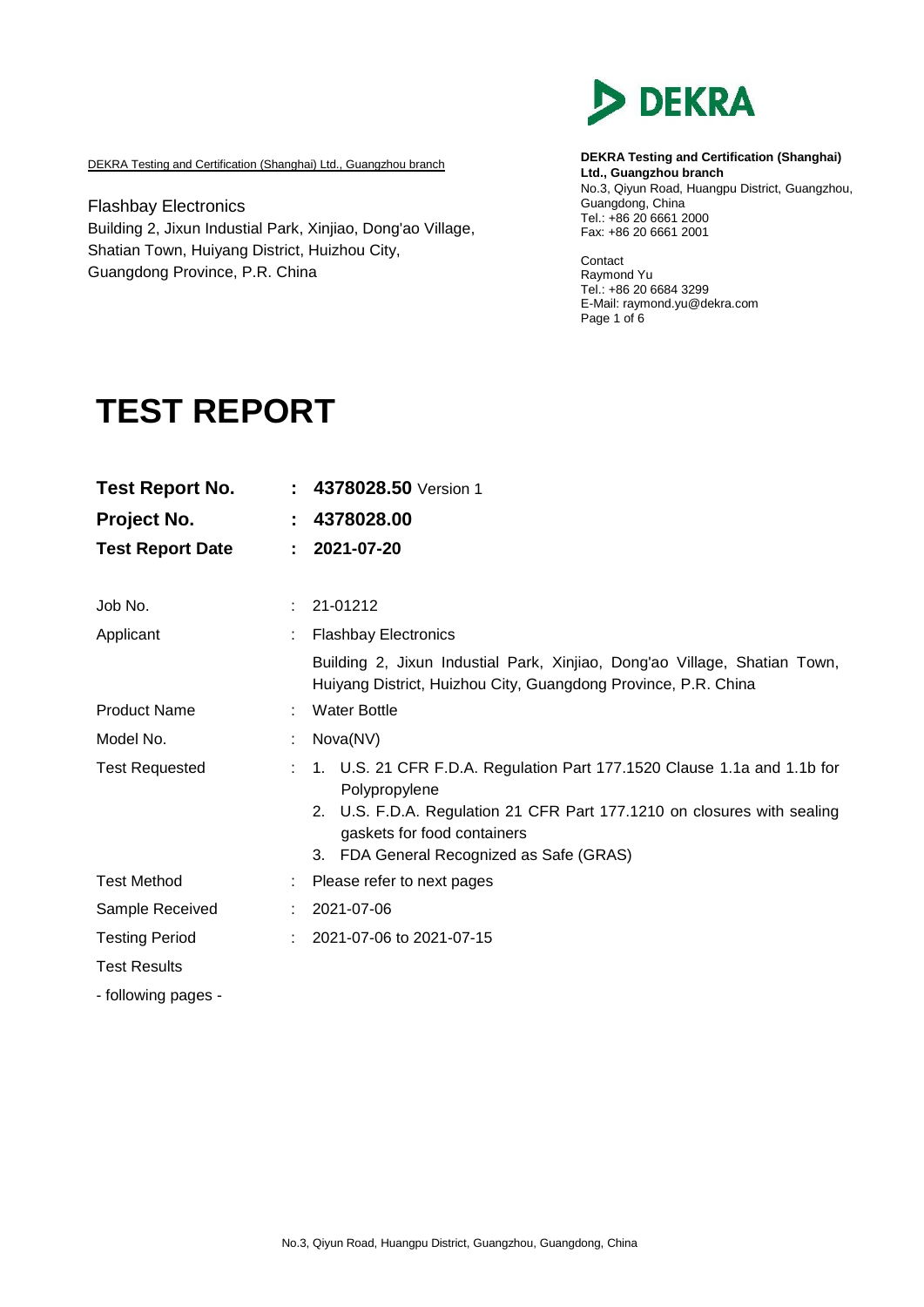

### **Resume:**

|     |                                                                                                            | <b>Product Name: Water Bottle</b><br><b>Model No.: Nova(NV)</b> |  |  |
|-----|------------------------------------------------------------------------------------------------------------|-----------------------------------------------------------------|--|--|
| No. | <b>Parameter</b>                                                                                           |                                                                 |  |  |
| 1.  | Test for F.D.A. Regulation on Polypropylene<br>21 CFR 177.1520                                             | <b>PASS</b>                                                     |  |  |
| 2.  | Test for F.D.A. Regulation on closures with<br>sealing gaskets for food containers<br>21 CFR Part 177.1210 | <b>PASS</b>                                                     |  |  |
| 3.  | FDA General Recognized as Safe (GRAS)                                                                      | <b>PASS</b>                                                     |  |  |

Guangzhou, July 20, 2021 Signed for and on behalf of **DEKRA Testing and Certification (Shanghai) Ltd., Guangzhou branch** Chemical & Mechanical

 $Raymond\Delta$ Senior Manager

Attention: Please note that every statement made in this report is only vaBody for the samples tested and reported herein. This report shall not be reproduced except in full, without the written approval of the testing laboratory. Only the report with CMA logo has the function of social proof in China market.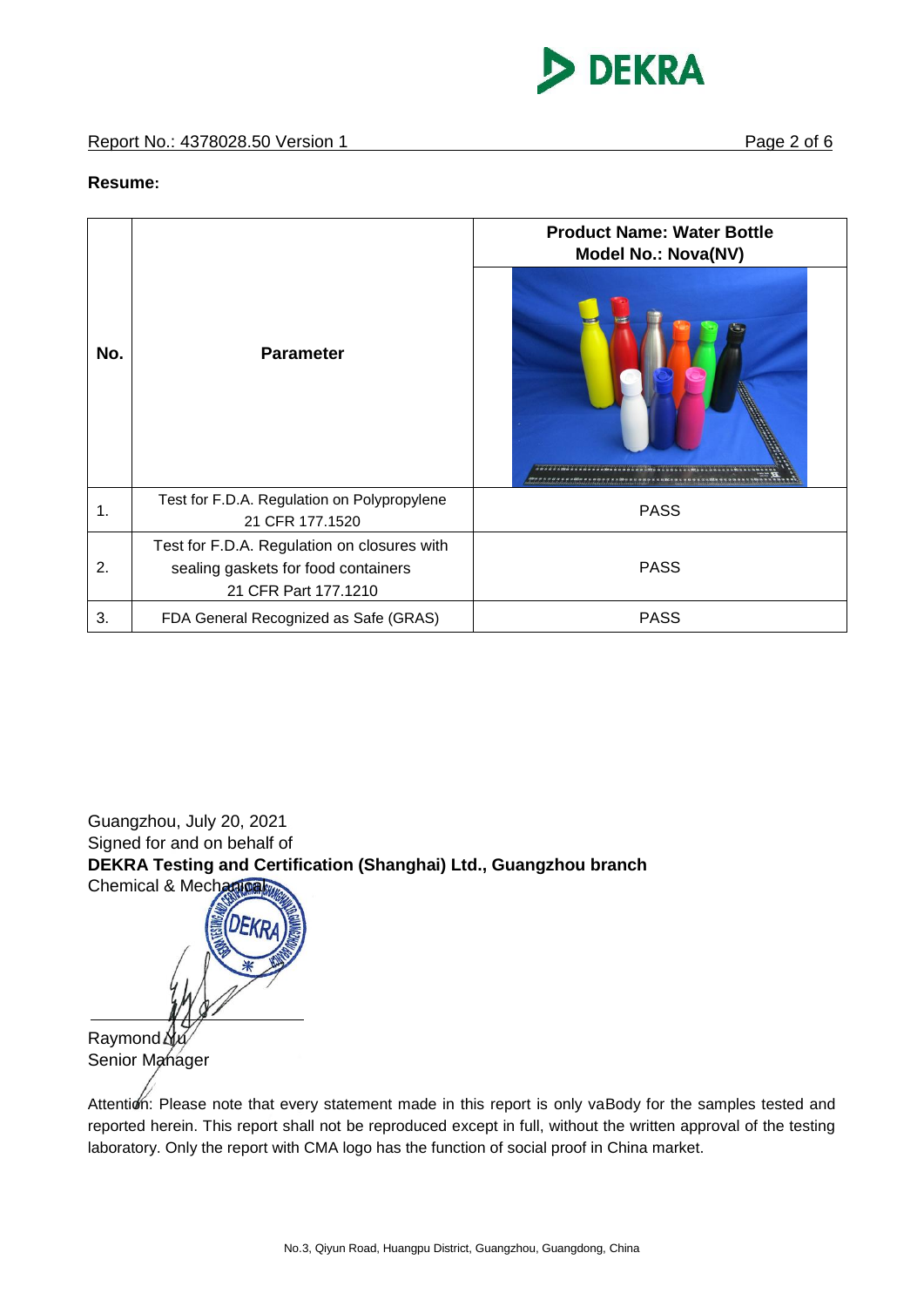

## **Sample Descriptions:**

| No. | <b>Sample Descriptions</b> | <b>Materials (claimed by applicant)</b> |
|-----|----------------------------|-----------------------------------------|
| (1) | <b>Body</b>                | <b>SUS 304</b>                          |
| (2) | Gasket                     | Silicone (White)                        |
| (3) | Lid                        | PP (Black)                              |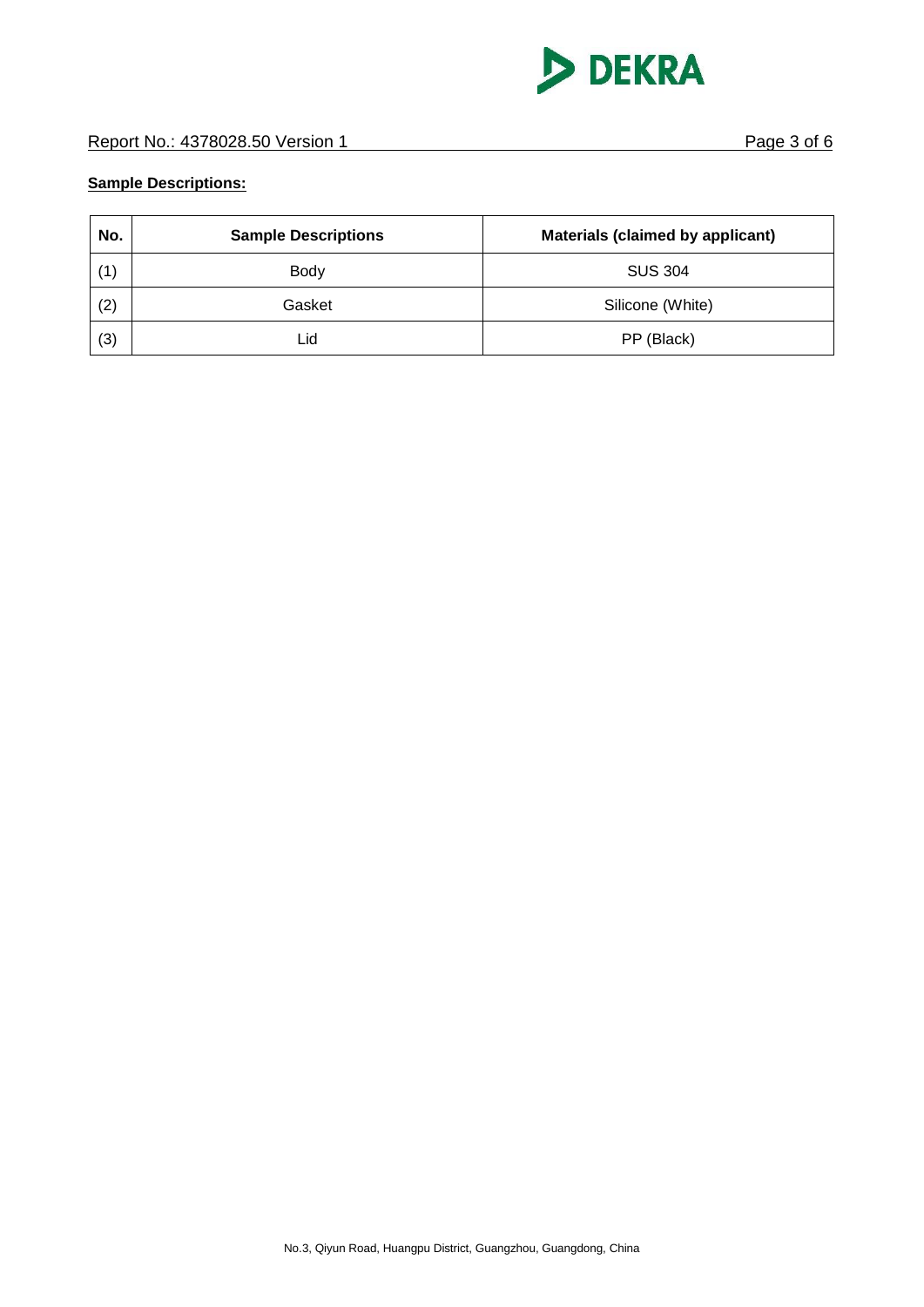

**Sample photos**

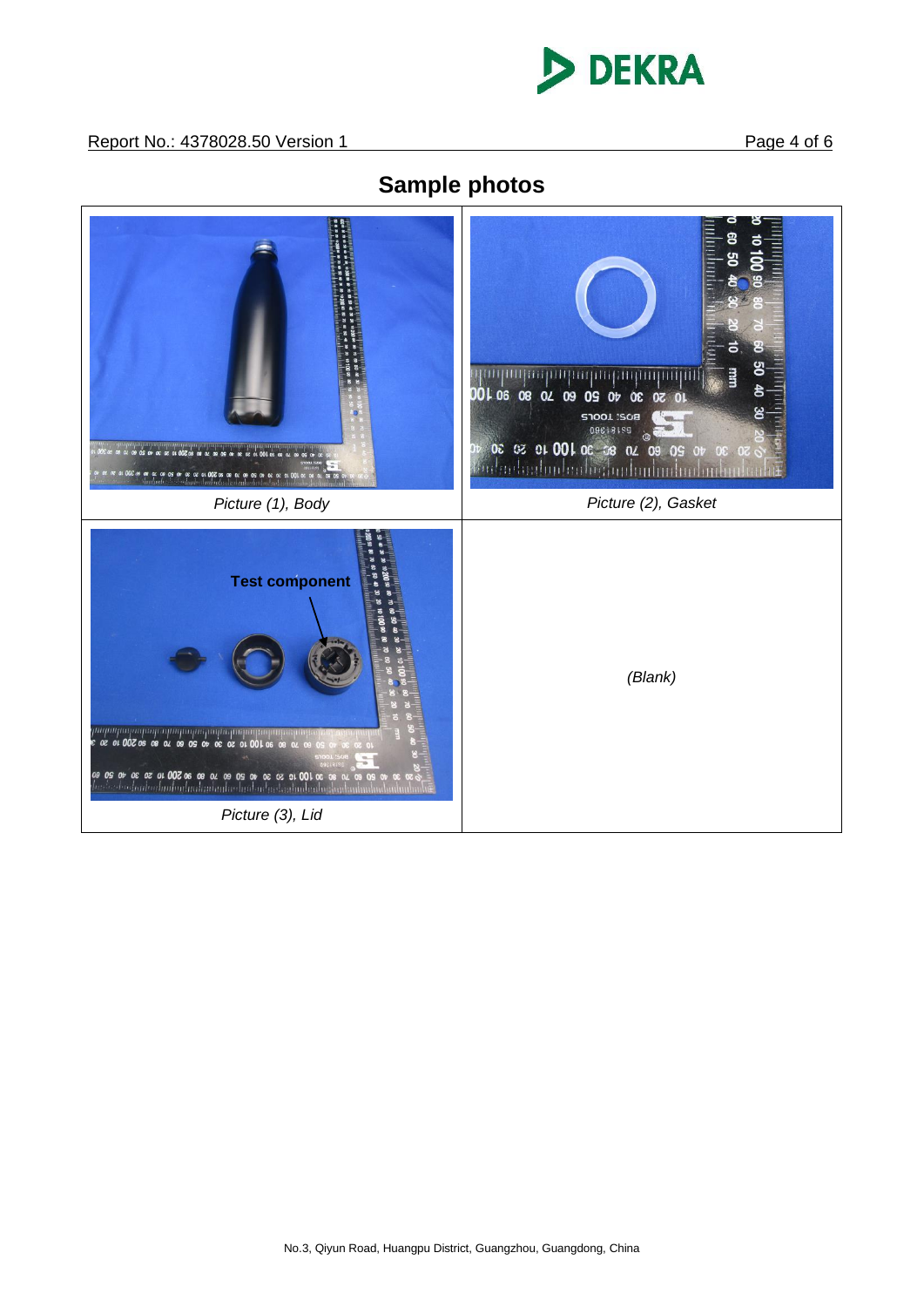

# **TEST RESULTS**

# **1. U.S. 21 CFR F.D.A. Regulation Part 177.1520 Clause 1.1a and 1.1b for Polypropylene**

With reference to the U.S. Food and Drug Administration 21 CFR Part 177.1520 Clause 1.1a and 1.1b.

| Parameter |                                                      | Result<br>(3) | <b>MDL</b> | Limit                            |
|-----------|------------------------------------------------------|---------------|------------|----------------------------------|
| (a)       | Density                                              | 0.904         |            | 0.880-0.913                      |
| (b)       | Melting Point (°C)                                   | 162.4         |            | 160-180 (1.1a)<br>150-180 (1.1b) |
| (c)       | Maximum extractable fraction in<br>n-hexane, % (w/w) | 0.77          | 0.5        | 6.4                              |
| (d)       | Maximum extractable fraction in<br>xylene, % (w/w)   | 0.97          | 0.5        | 9.8                              |

Remark:

- 1. % = Percentage
- 2. N.D. = Not Detected (below MDL)
- 3. MDL = Method Detection Limit

# **2. U.S. F.D.A. Regulation 21 CFR Part 177.1210 on closures with sealing gaskets for food containers**

With reference to the U.S. Food and Drugs Administration 21 CFR Part 177.1210.

| Parameter |                                                                   | Test condition                     | Result (ppm)<br>(2) | MDL<br>(ppm) | Limit<br>(ppm) |
|-----------|-------------------------------------------------------------------|------------------------------------|---------------------|--------------|----------------|
| a)        | Chloroform-soluble extractives<br>residue in water extractant,    | Fill boiling, cool to<br>100 deg.F | <5                  | 5            | 50             |
| b)        | Chloroform-soluble extractives<br>residue in n-heptane extractant | 120°F, 15 mins                     | 12.6                | 5            | 50             |

Remark:

1. ppm  $=$  parts per million